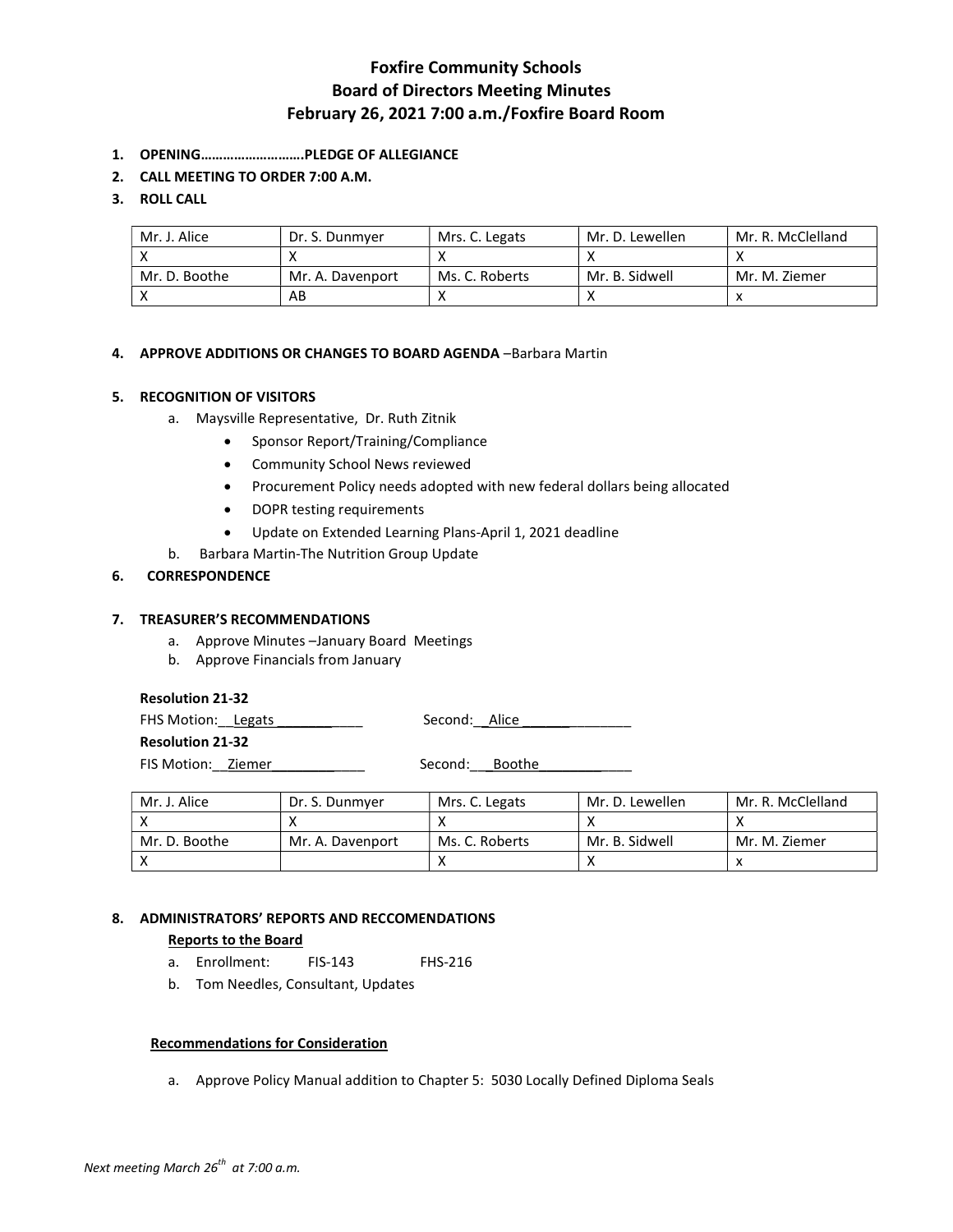# Foxfire Community Schools Board of Directors Meeting Minutes February 26, 2021 7:00 a.m./Foxfire Board Room

| <b>Resolution 21-33</b> |                    |  |  |  |  |
|-------------------------|--------------------|--|--|--|--|
| FHS Motion: Lewellen    | Second: McClelland |  |  |  |  |
| <b>Resolution 21-33</b> |                    |  |  |  |  |

FIS Motion: Ziemer \_\_\_\_\_\_\_\_\_\_ Second: Sidwell

| Mr. J. Alice  | Dr. S. Dunmyer   | Mrs. C. Legats | Mr. D. Lewellen | Mr. R. McClelland |
|---------------|------------------|----------------|-----------------|-------------------|
|               |                  |                |                 |                   |
| Mr. D. Boothe | Mr. A. Davenport | Ms. C. Roberts | Mr. B. Sidwell  | Mr. M. Ziemer     |
|               |                  |                |                 |                   |

## 9. EXECUTIVE SESSION (If needed)

WHEREAS boards of education and other governmental bodies are required by statute "to take official action and to conduct all deliberations upon official business only in open meetings, unless the subject matter is specifically excepted by law";

WHEREAS "the minutes need only reflect the general subject matter of discussion in executive sessions"; and WHEREAS the members of a public body may hold an executive session only at a regular or special meeting for the sole purpose of consideration of any of the matters set forth below.

NOW THEREFORE BE IT RESOLVED under the provision of ORC 121.22, the board hereby enters executive session for the reason(s) herein stated:

**\_\_\_\_\_** Personnel matters

\_\_\_ Appointment of employee(s) (reemployment)

\_\_\_Promotion or compensation

\_\_\_ Dismissal, discipline, or demotion of employee(s) or student(s)

\_\_\_ Investigation of charges or complaints of employee(s) or student(s)

\_\_\_\_\_ Purchase or sale of property

**\_\_\_\_\_** Conference with an attorney

\_\_\_\_\_ Preparing for, conducting, or reviewing negotiations or bargaining

\_\_\_\_\_ Matters required by federal law or state statutes to be confidential

\_\_\_\_\_ Specialized details of security arrangements

Time Entered: \_\_\_\_\_\_\_\_\_\_\_

Time Exited: \_\_\_\_\_\_\_\_\_\_\_\_\_\_\_\_

Resolution

FHS Motion:\_\_\_\_\_\_\_\_\_\_\_\_\_\_\_\_\_\_\_ Second:\_\_\_\_\_\_\_\_\_\_\_\_\_\_\_\_\_\_\_\_\_\_

Resolution

FIS Motion:\_\_\_\_\_\_\_\_\_\_\_\_\_\_\_\_\_\_\_ Second:\_\_\_\_\_\_\_\_\_\_\_\_\_\_\_\_\_\_\_\_\_\_

| Mr. J. Alice  | Dr. S. Dunmyer   | Mrs. C. Legats | Mr. D. Lewellen | 'Mr. R. McClelland |
|---------------|------------------|----------------|-----------------|--------------------|
|               |                  |                |                 |                    |
| Mr. D. Boothe | Mr. A. Davenport | Ms. C. Roberts | Mr. B. Sidwell  | Mr. M. Ziemer      |
|               |                  |                |                 |                    |